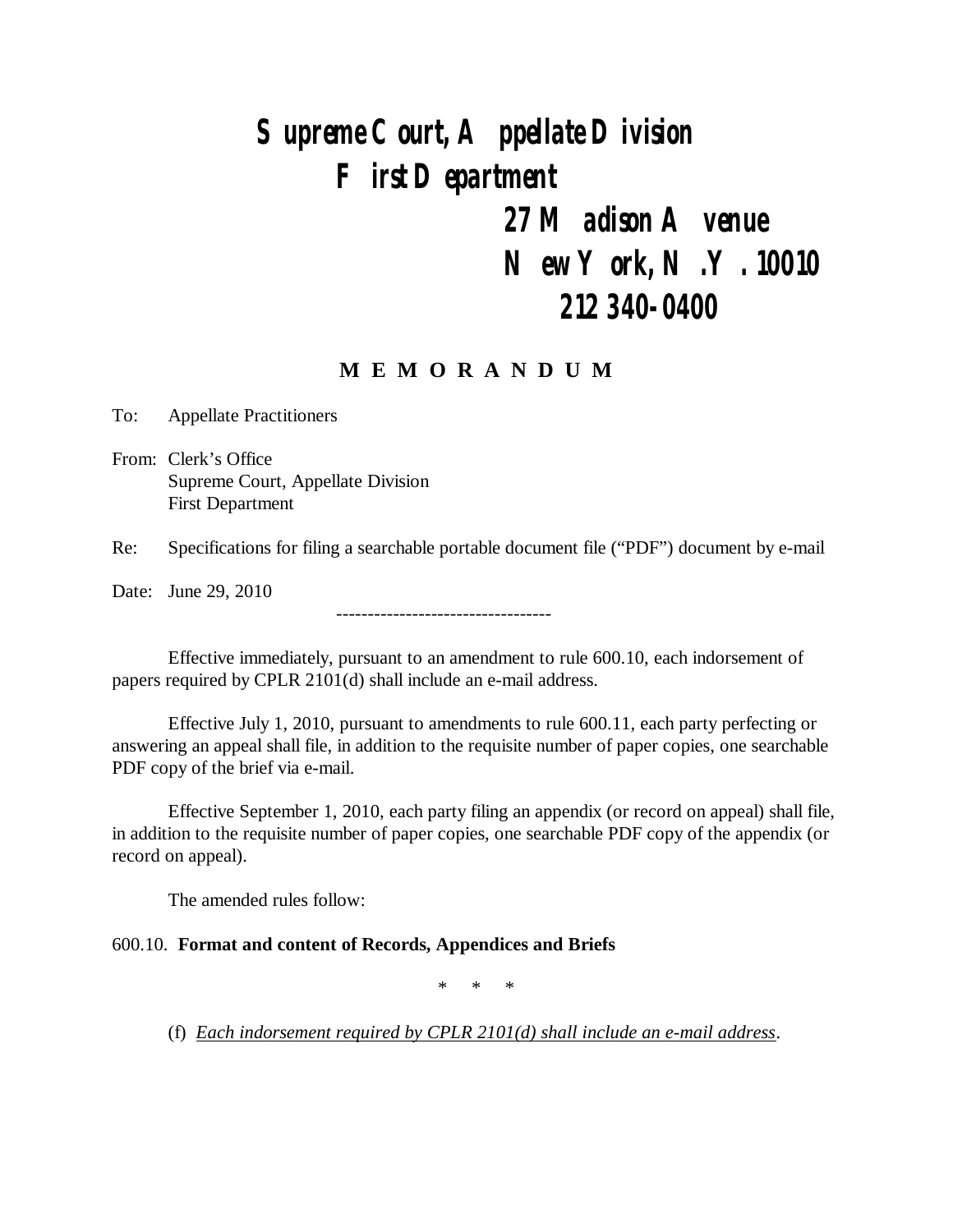#### 600.11(b). **How placed on Calendar**

\* \* \*

(2) At the time of filing the note of issue, appellant or the moving part shall file [ten] *nine* copies of the brief, or brief and appendix conforming with the requirements of section 600.10 of this Part, with proof of service of two copies thereof except where a typewritten brief is authorized or the appeal is from Family Court, eight copies of the brief with proof of service of one copy may be filed. *For appeals perfected after June 30, 2010, one of the copies of each brief shall be filed and served by e-mail, and that copy shall satisfy the Clerk's Office's specifications for filing a text-searchable portable document format file by e-mail. For appendices filed after August 31, 2010, one of the copies of each appendix shall be filed and served by e-mail, and that copy shall satisfy the Clerk's Office's specifications for filing a textsearchable portable document format file by e-mail.*

*(3) E-mails shall be directed*

*(i) in civil matters (except Family Court matters) to AD1copy-civil@courts.state.ny.us,*

*(ii) in criminal matters to AD1copy-criminal@courts.state.ny.us, and*

*(iii) in Family Court matters to AD1copy-family@courts.state.ny.us*

#### 600.11(c). **Answering and Reply Briefs**

At least 27 days before the first day of the term for which the appeal or cause shall have been noticed, the respondent or opposing party shall file [ten] *nine* copies of the answering brief, or brief and appendix conforming to the requirements of section 600.10 of this Part, with proof of service of two copies, except that where a typewritten brief is authorized or the appeal is from the Family Court, eight reproduced copies of the brief with proof of service of one copy may be filed. *For briefs filed after June 30, 2010, one of the copies of each brief shall be filed and served by e-mail, and that copy shall satisfy the Clerk's Office's specifications for filing a text-searchable portable document format file by e-mail. For appendices filed after August 31, 2010, one of the copies of each appendix shall be filed and served by e-mail, and that copy shall satisfy the Clerk's Office's specifications for filing a text-searchable portable document format file by e-mail.* Within nine days after such service the appellant or moving party may file a like number of copies of a reply as were filed of the main brief, conforming to the requirements of section 600.10 of this Part, with proof of service of the same number of copies as were served of the main brief. *For replies filed after June 30, 2010, one of the copies of each reply shall be filed*

*and served by e-mail, and that copy shall satisfy the Clerk's Office's specifications for filing a text-searchable portable document format file by e-mail*.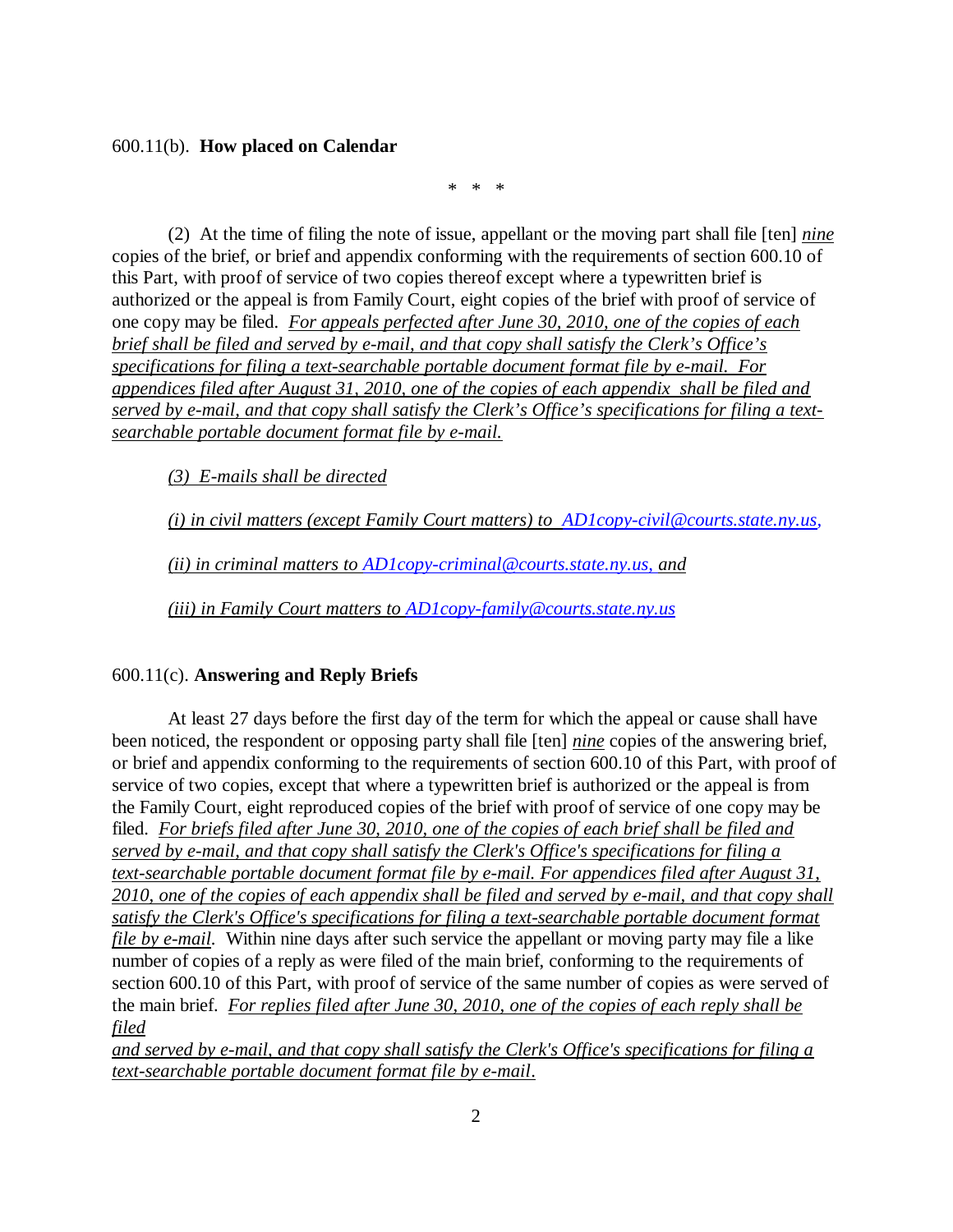#### \*\*\*\*

#### A. **PDF Documents Generally**

-Each brief, record on appeal or appendix filed and served by e-mail shall be in a textsearchable portable document file (PDF) format, PDF/A compliant, not exceeding ten megabytes. The PDF document filed must conform to the filed original document submitted to the Court. Briefs and Records (or Appendices) shall be book-marked.

-Adobe Acrobat Reader is free software that allows the viewing, printing and searching of PDF documents. There is additional software available to allow the creation of PDF documents from scanned paper documents as well as word processing files.

#### B. **File Naming Convention**

-All PDF documents shall be named according to the following conventions:

-All Appeals: (1) File names shall begin with the Year of the index/indictment/docket number, NOT the current year; (2) Where the appeal has multiple index/indictment/docket numbers, the file name shall be the first number listed on the notice of appeal.

#### 1. Civil Appeals

Year\_Index #\_abbreviated title of action (use the title of the main action in a third-party or multiple action case) party's name description of document (see C. below)

#### 2. Criminal Appeals

Year\_Indictment #\_defendant's last name\_first name\_description of document (see C. below)

#### 3. Family Appeals

Year\_Docket # (use first docket number only)\_title of proceeding (see C. below) description of document (see C**.** below)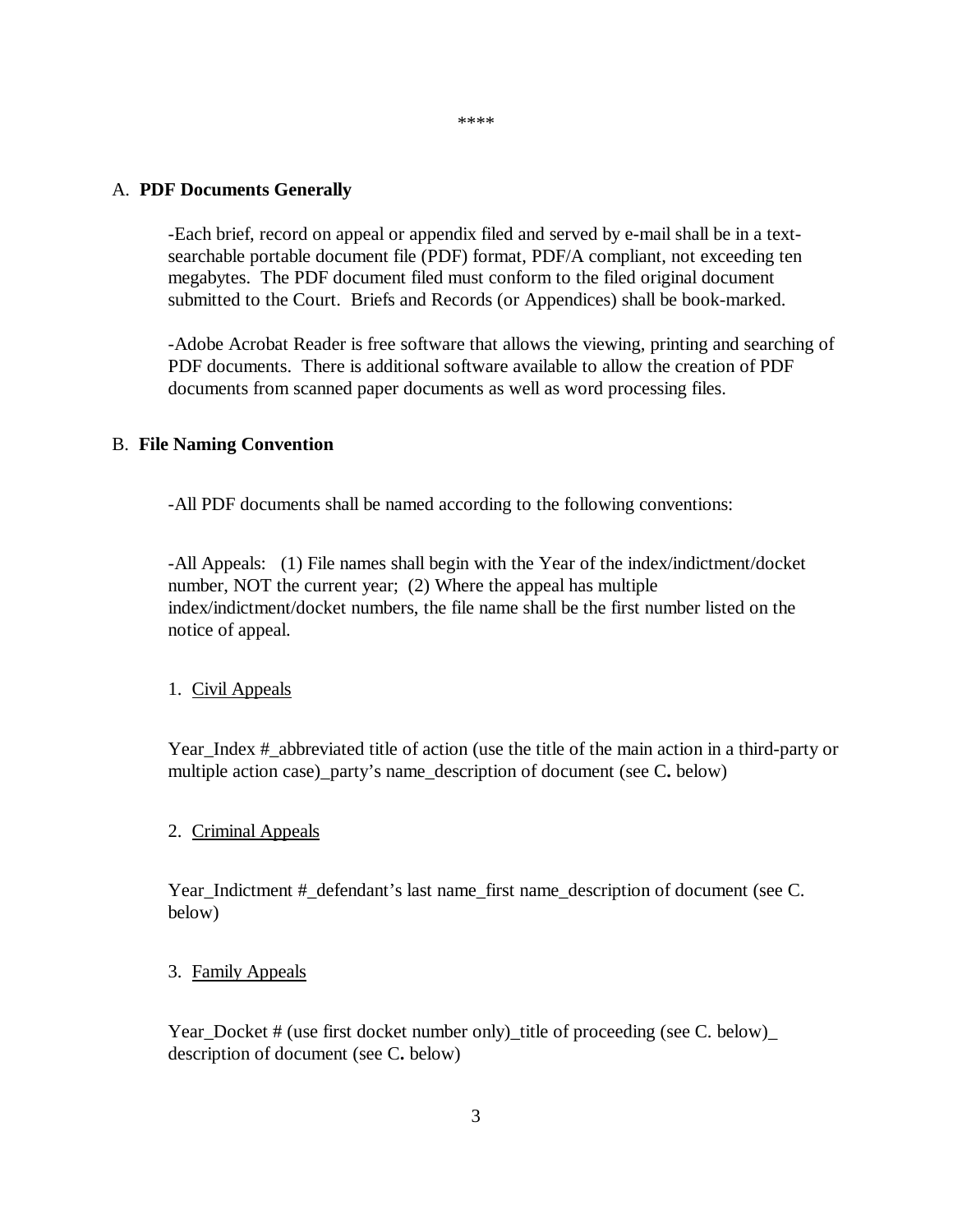-Family court proceedings in which the child's, or children's names do appear (e.g., B, D, E, or N dockets): use the last name of the subject child, and if more than one child, the last name of the subject child listed under the first docket number.

-Proceedings in which the adults' names appear without the name of a subject child (e.g., F, P and V dockets): use the last names of the petitioner.

#### C. **Description of Documents Applicable to all Appeals**

-Use self-evident abbreviations to identify documents, for example:

| -for appellant's brief:                          | "appbrief"                                     |
|--------------------------------------------------|------------------------------------------------|
| -for cross-appellant's brief:                    | "respxappbrief" (second brief in cross-appeal) |
| -for respondent's brief:                         | "respbrief"                                    |
| -for respondent child's brief: "respbrief_child" |                                                |
| -for reply brief:                                | "replybrief"                                   |
| -for record on appeal:                           | "record"                                       |
|                                                  |                                                |

| -for appendix:                         | "appx" |
|----------------------------------------|--------|
| -for respondent's appendix: "respappx" |        |

#### - Examples:

Civil : 2008\_600124\_Smith v Jones\_Jones\_respbrief 2008\_600124\_Smith v Jones\_Smith\_appx 2008\_600124\_Smith v Jones\_Smith\_record 2008\_600234\_Smith v Jones\_Doe\_respbrief (Doe is respondent in a 3rd party action)

2009\_600124\_2\_Smith v Jones\_Foe\_respbrief

(Foe is not a named party, but appeals; e.g., counsel in litigation with a client named in the caption)

Criminal: 2009 12434c Smith Jerry respbrief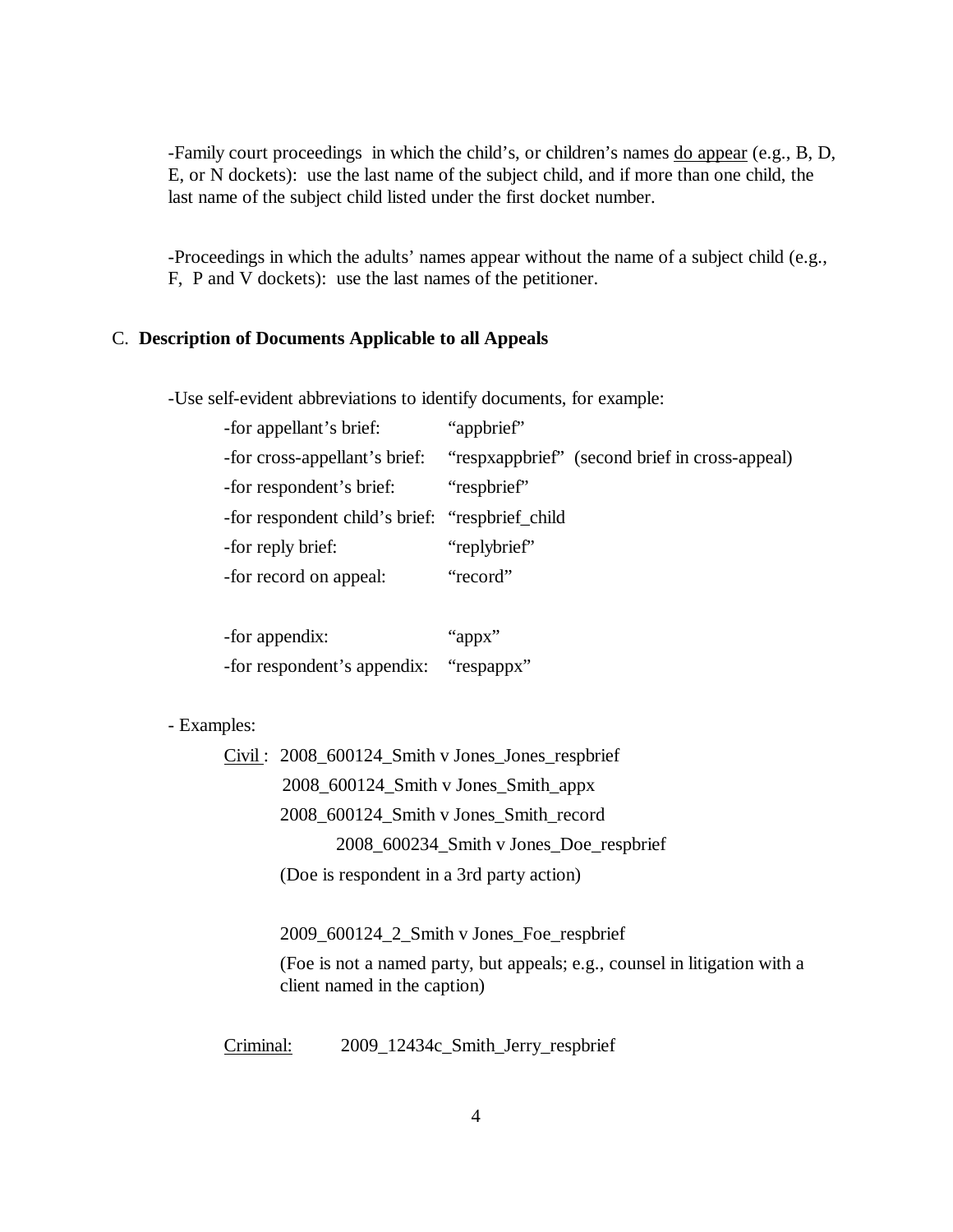Family: 2009\_B1243\_Smith\_respbrief

(respondent's brief filed in connection with termination proceeding concerning the Smith child or children).

2009\_F1007\_Jones\_appbrief

(appellant's brief filed in connection with a support proceeding in which Jones is the petitioner).

### D. **E-Mailing Requirements**

-The brief and appendix (or record on appeal) may be attached to one e-mail provided that their total size do not exceed 10 mb. For those pdf documents that exceed this size limitation, see G. below.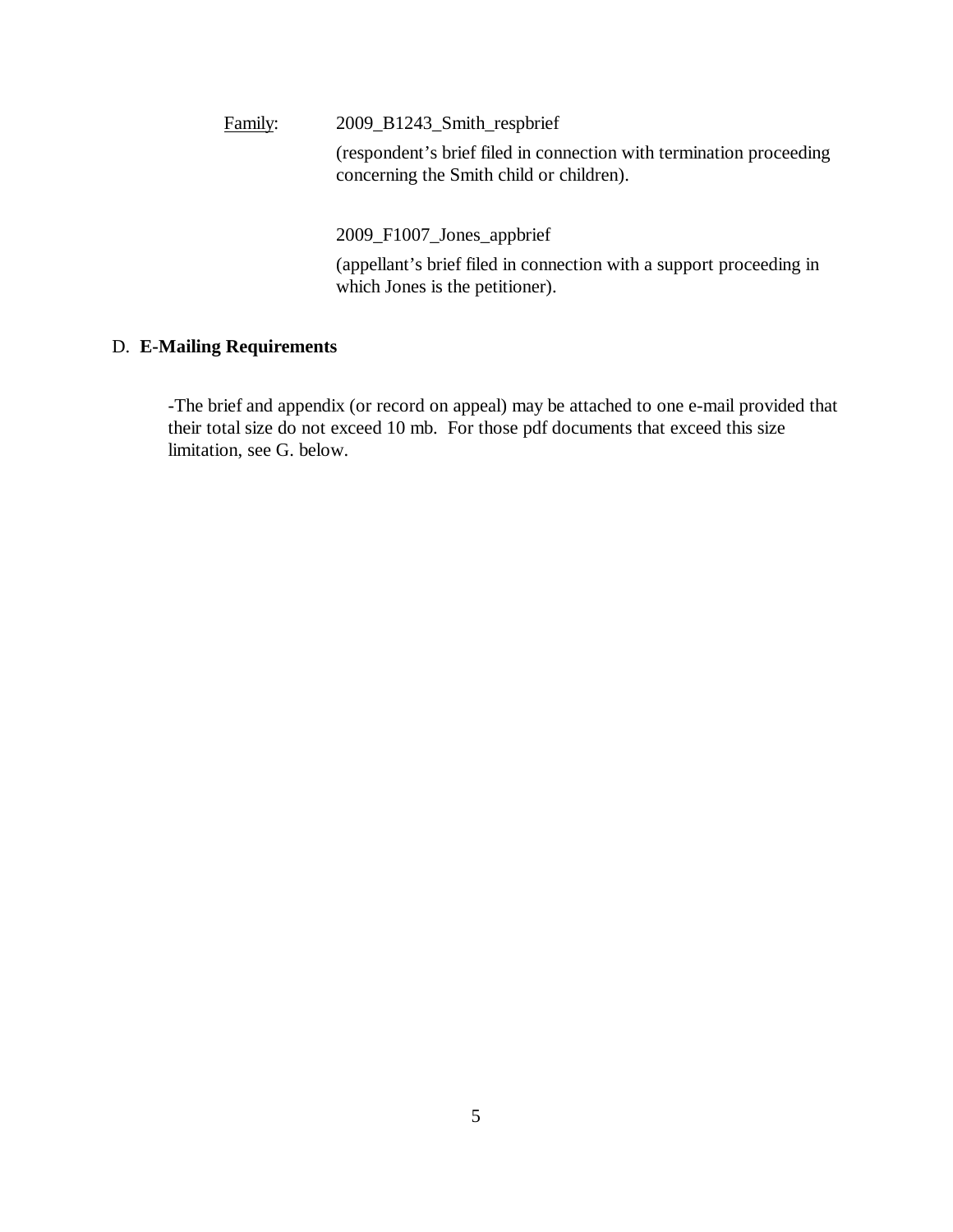-E-mail addresses to send all PDF documents as attachments:

For CIVIL matters (Supreme Court (not including IDV cases), Surrogate's Court, Appellate Term and Court of Claims):

AD1copy-civil@courts.state.ny.us.

For CRIMINAL matters: AD1copy-criminal@courts.state.ny.us.

For FAMILY Court matters (including IDV matters):

AD1copy-family@courts.state.ny.us.

-The header box ("Re:") of the e-mail to which the PDF is attached shall include the following:

- 1. the index/indictment/docket number used in the trial court;
- 2. the caption of the case (e.g., Smith v Jones);
- 3. identification of the attorney/firm
- 4. identification of the PDF document (e.g., "appellant's brief")
- 5. if attachment to the e-mail is part of a document, a number that identifies the attachment is a portion of document, i.e., "part 1 of 4" and (but see G. below),
- 6. if a document is corrected, the date the corrected paper copy version is submitted to the clerk.

Example: 601230/10, Smith v Jones, *Name of Law Firm,* reply brief

-The "Body" or "Message" portion of the e-mail must first include the same information from the subject line (a-f above), followed by:

- 1. the name of the filing attorney,
- 2. if more than one PDF document, an index or list of all PDF files attached to that e-mail.

-The PDF version of document shall be e-mailed to all parties.

-The PDF version of a brief shall be e-mailed no later than the time for filing the required paper copies with the Clerk's Office.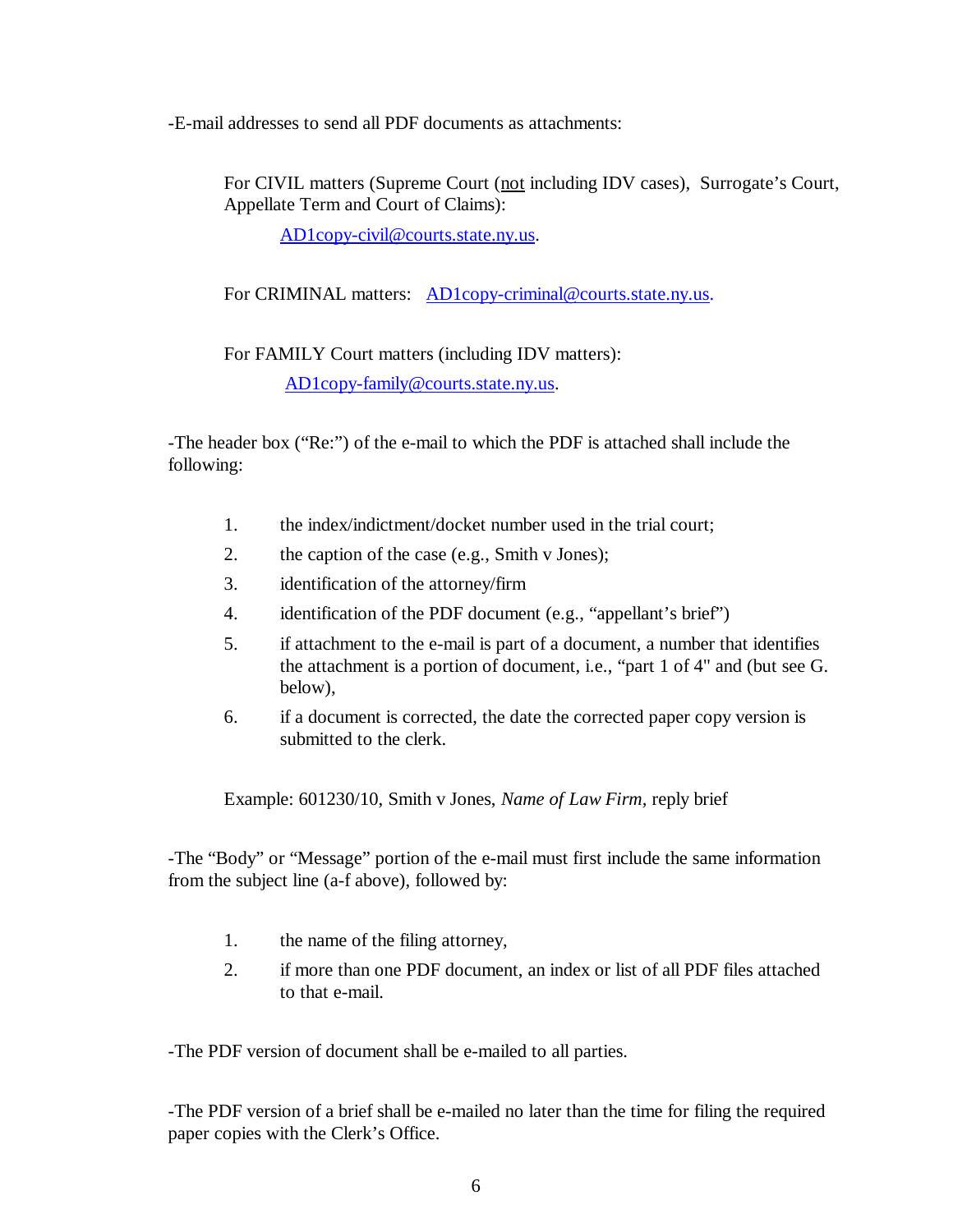#### E. **Retransmission of a Corrected Document**

-A filing party discovering that a PDF document is incomplete, illegible, or otherwise does not conform to the filed original document, the filing party shall notify the Clerk's Office immediately and transmit a corrected document.

### F. **Requisite Number of Paper Copies**

-In addition to the text-searchable PDF copy of each brief, record or appendix, eight papers copies (seven copies in Family Court matters) shall be filed with the Court.

#### G. **Physical media alternative to e-mailing**

-An appendix (or record on appeal) that exceeds ten megabytes is exempt from the electronic filing requirement, except that the oversized appendix (or record on appeal) shall be filed on a compact disk ("CD-ROM").

-Each disk shall bear a label identifying:

- 1. the title of the action
- 2. Supreme Court index number
- 3. a description of contents (brief, record on appeal or appendix)
- 4. the party who prepared the disk

#### H. **Questions**

Direct your questions before September 30, 2010 to:

AD1ruleamendments@courts.state.ny.us OR call (212) 340-0422.

#### I. **Registration**

Registration with the Court is not required. However, attorneys are encouraged to register with the New York State Courts Electronic Filing System in anticipation of efiling (as distinguished from e-mailing) PDF documents.